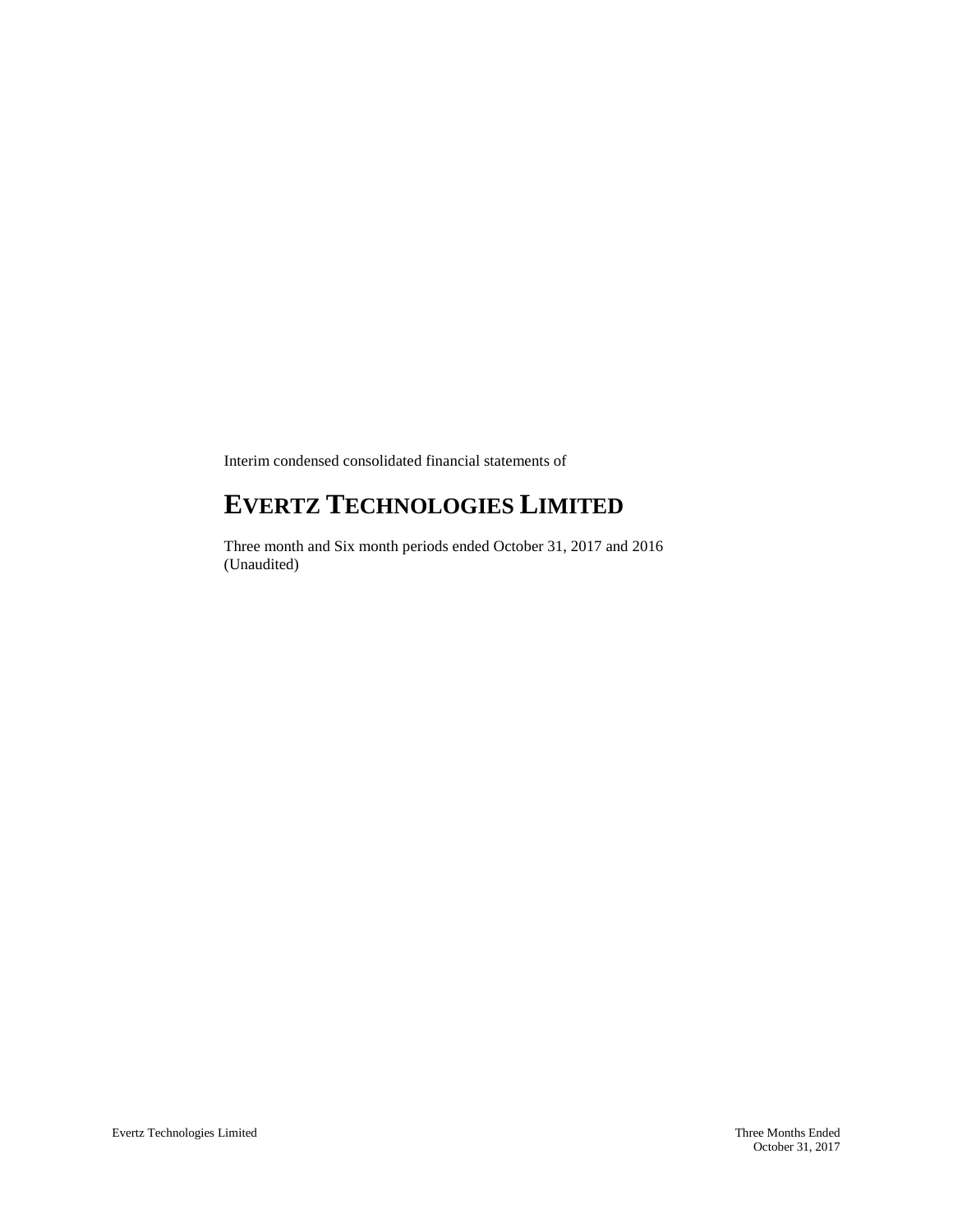# **MANAGEMENT REPORT**

The management of Evertz Technologies Limited ("Evertz" or the "Company") is responsible for the preparation of the accompanying interim condensed consolidated financial statements. The interim condensed consolidated financial statements have been prepared in accordance with International Financial Reporting Standards and are considered by management to present fairly the consolidated financial position, operating results and cash flows of the Company.

These interim condensed consolidated financial statements have not been reviewed by the auditor. These interim condensed consolidated financial statements are unaudited and include all adjustments, consisting of normal and recurring items, that management considers necessary for the fair presentation of the consolidated financial position, results of operations and cash flows.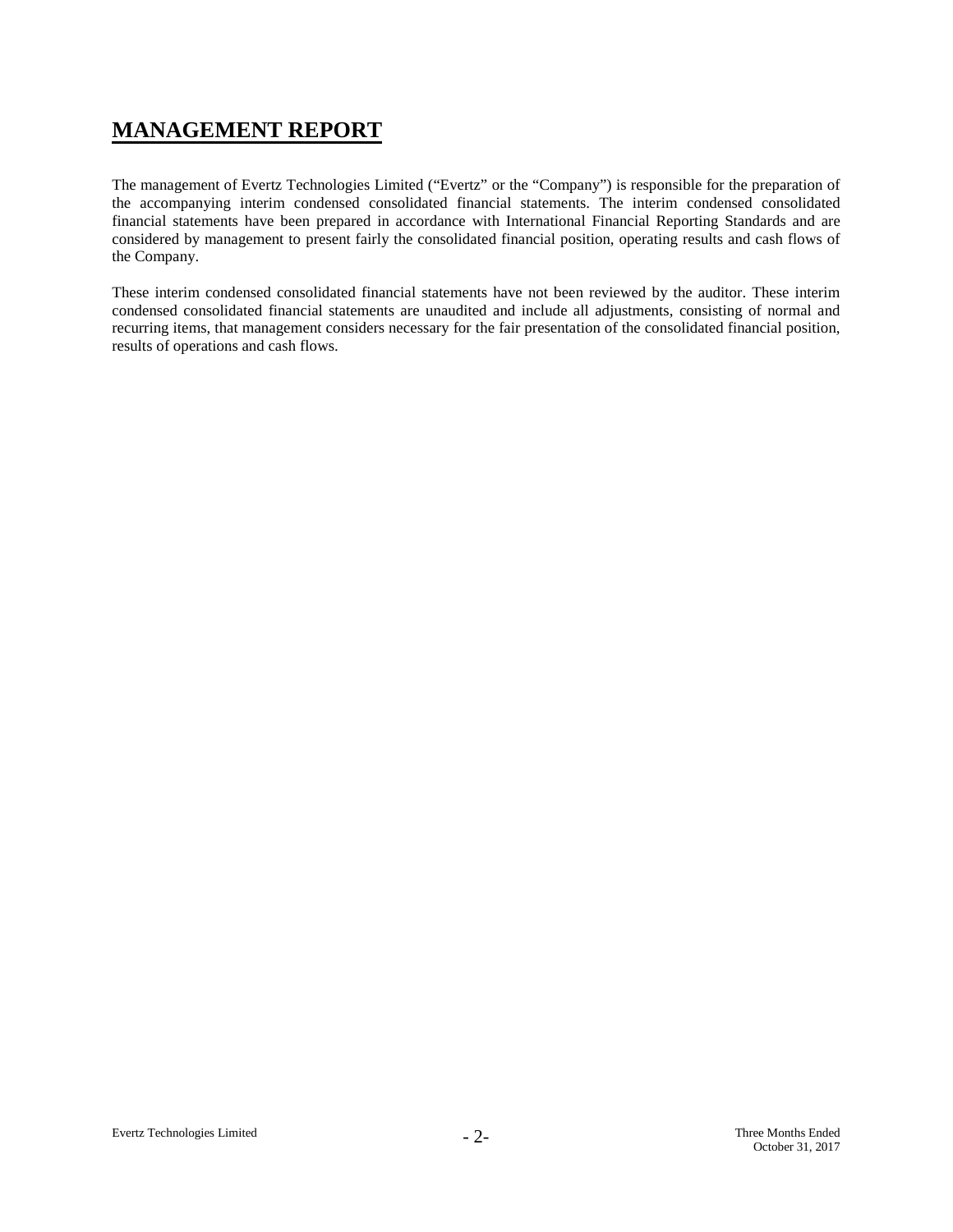Index to Financial Statements (Unaudited)

Interim condensed consolidated financial statements Three month and six month periods ended October 31, 2017 and 2016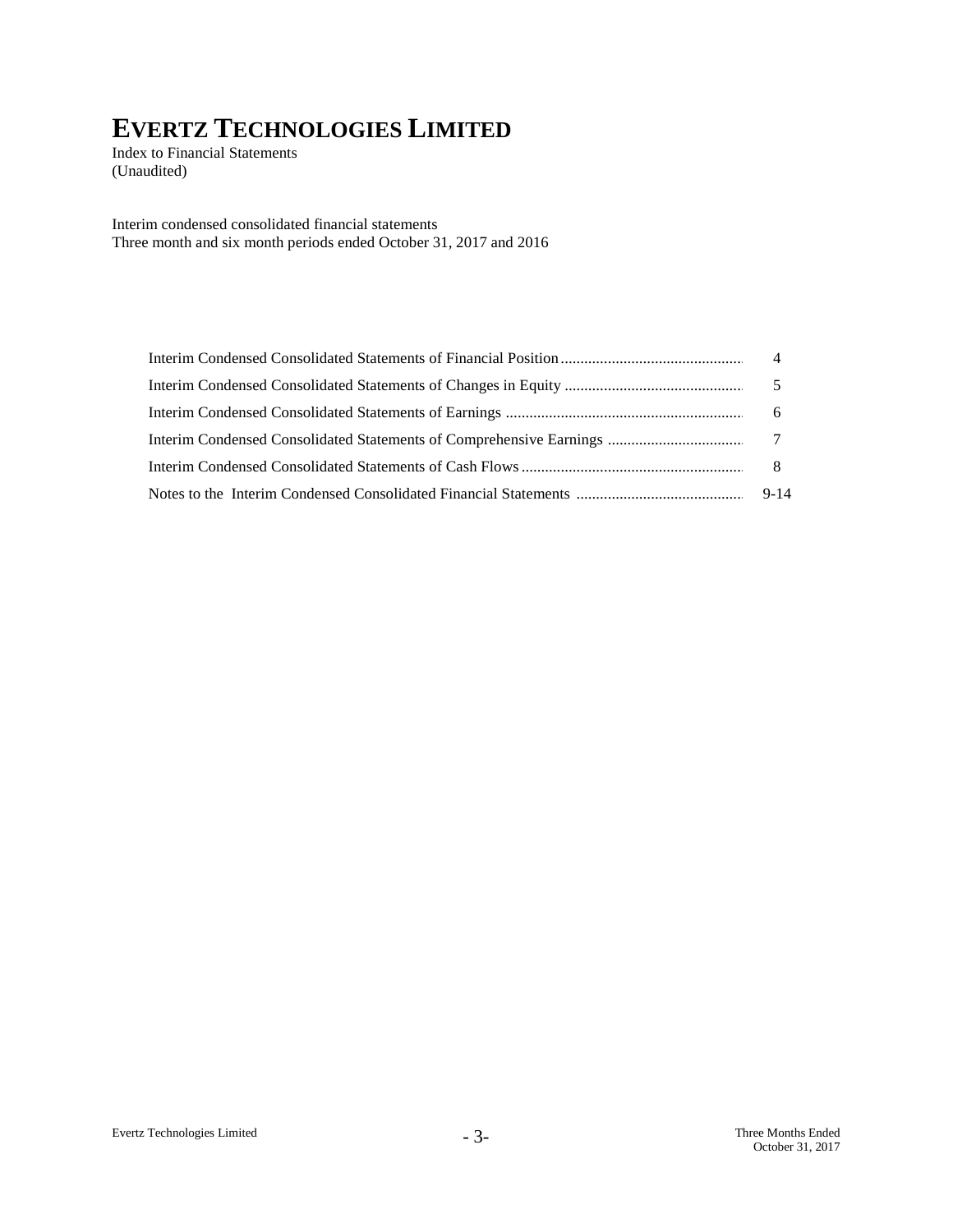Interim Condensed Consolidated Statements of Financial Position (Unaudited)

As at October 31, 2017 and April 30, 2017

(In thousands of Canadian dollars)

|                                           |               | October 31, |                           | April 30, |
|-------------------------------------------|---------------|-------------|---------------------------|-----------|
|                                           |               | 2017        |                           | 2017      |
| <b>Assets</b>                             |               |             |                           |           |
| Current assets                            |               |             |                           |           |
| Cash and cash equivalents                 | \$            | 54,022      | -S                        | 54,274    |
| Trade and other receivables               |               | 111,252     |                           | 111,664   |
| Prepaid expenses                          |               | 6,419       |                           | 4,075     |
| Inventories                               |               | 174,895     |                           | 178,208   |
| Income tax receivable                     |               | 1,543       |                           |           |
|                                           |               | 348,131     |                           | 348,221   |
| Property, plant and equipment (note 3)    |               | 44,087      |                           | 44,152    |
| Goodwill                                  |               | 18,067      |                           | 18,195    |
|                                           | $\mathcal{S}$ | 410,285     | $\boldsymbol{\mathsf{S}}$ | 410,568   |
| <b>Liabilities</b>                        |               |             |                           |           |
| <b>Current</b> liabilities                |               |             |                           |           |
| Trade and other payables                  | \$            | 43,002      | \$                        | 50,321    |
| Provisions (note 4)                       |               | 3,963       |                           | 3,817     |
| Deferred revenue                          |               | 30,350      |                           | 28,272    |
| Current portion of long term debt         |               | 291         |                           | 280       |
| Income tax payable                        |               |             |                           | 945       |
|                                           |               | 77,606      |                           | 83,635    |
|                                           |               |             |                           |           |
| Long term debt                            |               | 617         |                           | 733       |
| Deferred income taxes                     |               | 2,590       |                           | 4,427     |
|                                           |               | 80,813      |                           | 88,795    |
| <b>Equity</b>                             |               |             |                           |           |
| Capital stock (note 5)                    |               | 132,519     |                           | 124,695   |
| Share based payment reserve               |               | 8,828       |                           | 10,091    |
| Accumulated other comprehensive earnings  |               | 977         |                           | 747       |
| Retained earnings                         |               | 185,327     |                           | 182,297   |
|                                           |               | 186,304     |                           | 183,044   |
| Total equity attributable to shareholders |               | 327,651     |                           | 317,830   |
| Non-controlling interest (note 12)        |               | 1,821       |                           | 3,943     |
|                                           |               | 329,472     |                           | 321,773   |
|                                           | $\mathcal{S}$ | 410,285     | $\$$                      | 410,568   |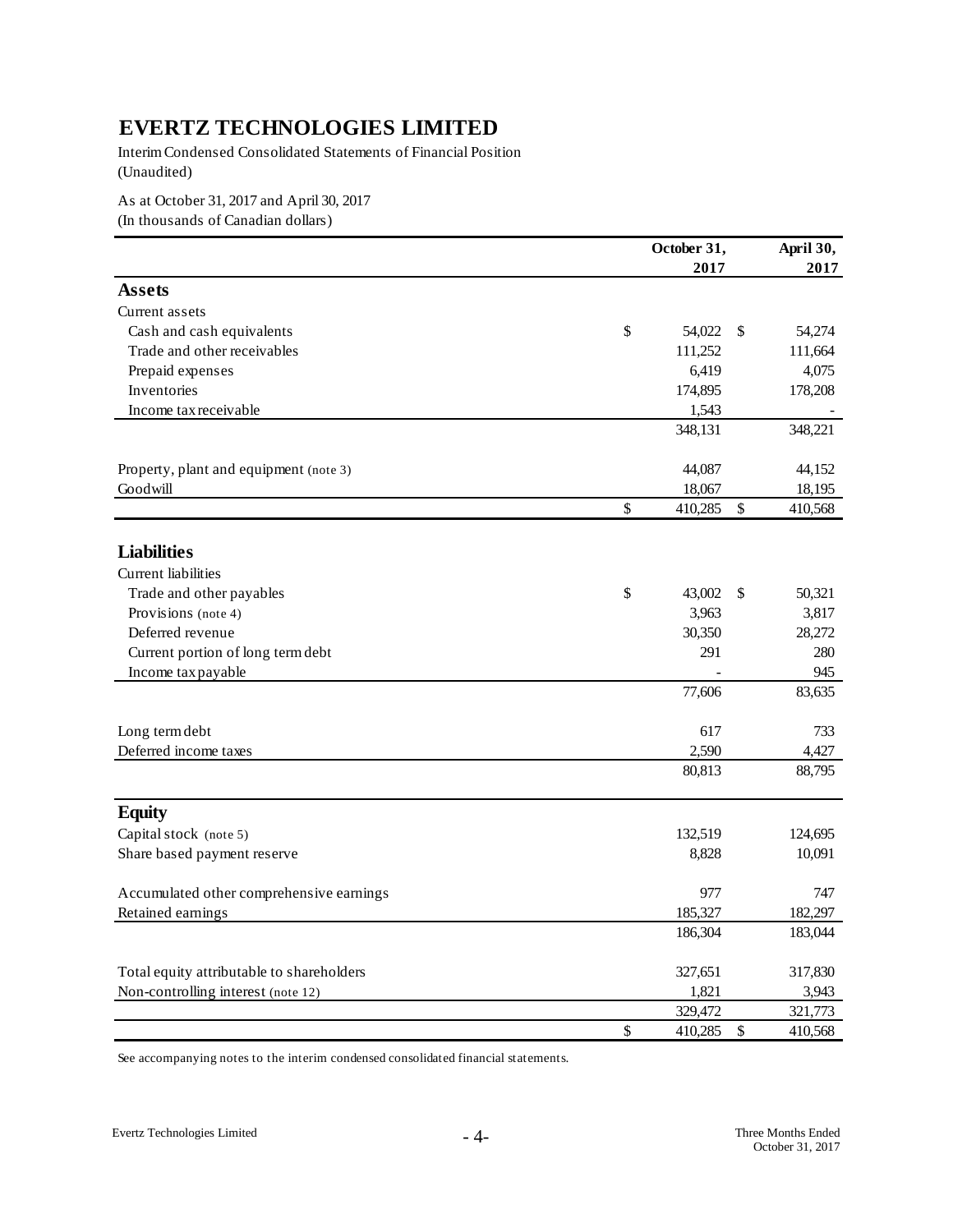Interim Condensed Consolidated Statements of Changes in Equity (Unaudited)

Six month periods ended October 31, 2017 and 2016 (In thousands of Canadian dollars)

|                                                   |                      |                          |        | Accumulated   |               |           |               | Total           |             |               |           |
|---------------------------------------------------|----------------------|--------------------------|--------|---------------|---------------|-----------|---------------|-----------------|-------------|---------------|-----------|
|                                                   |                      | Share-based              |        | other         |               |           |               | equity          | Non-        |               |           |
|                                                   | Capital              | payment                  |        | comprehensive |               | Retained  |               | attributable to | controlling |               | Total     |
|                                                   | stock                | reserve                  |        | earnings      |               | earnings  |               | shareholders    | interest    |               | Equity    |
| Balance at April 30, 2016                         | \$100,483            | \$<br>13,835             | \$     | 1,567         | \$            | 250,320   | \$            | 366,205         | \$<br>3,531 |               | \$369,736 |
|                                                   |                      |                          |        |               |               |           |               |                 |             |               |           |
| Net earnings for the period                       |                      |                          |        |               |               | 38,976    |               | 38,976          | 407         |               | 39,383    |
| Foreign currency translation                      |                      |                          |        |               |               |           |               |                 |             |               |           |
| adjustment                                        |                      | $\qquad \qquad -$        |        | (2,680)       |               |           |               | (2,680)         | 125         |               | (2,555)   |
| Total comprehensive earnings for the period       | \$                   | \$                       | $-$ \$ | $(2,680)$ \$  |               | 38,976 \$ |               | 36,296          | \$<br>532   | \$            | 36,828    |
| Dividends declared                                |                      |                          |        |               |               | (26, 852) |               | (26, 852)       | (350)       |               | (27,202)  |
| Share based compensation expense                  |                      | 857                      |        |               |               |           |               | 857             |             |               | 857       |
| Exercise of employee stock options                | 13,817               |                          |        |               |               |           |               | 13,817          |             |               | 13,817    |
| Transfer on stock option exercise                 | 4,089                | (4,089)                  |        |               |               |           |               |                 |             |               |           |
| <b>Balance at October 31, 2016</b>                | \$118,389            | 10,603                   | \$     | (1,113)       |               | \$262,444 | \$            | 390,323         | \$<br>3,713 |               | \$394,036 |
| Balance at April 30, 2017                         | \$124,695            | \$<br>10,091             | \$     | 747           |               | \$182,297 | \$            | 317,830         | \$<br>3,943 |               | \$321,773 |
|                                                   |                      |                          |        |               |               |           |               |                 |             |               |           |
| Net earnings for the period                       |                      |                          |        |               |               | 30,364    |               | 30,364          | 257         |               | 30,621    |
| Foreign currency translation                      |                      |                          |        |               |               |           |               |                 |             |               |           |
| adjustment                                        |                      |                          |        | 230           |               |           |               | 230             | (121)       |               | 109       |
| Total comprehensive earnings for the period       | \$<br>$\overline{a}$ | \$<br>$\sim$             | \$     | 230           | $\mathsf{\$}$ | 30.364    | $\mathcal{S}$ | 30,594          | \$<br>136   | <sup>\$</sup> | 30,730    |
| Dividends declared                                |                      | $\overline{\phantom{a}}$ |        |               |               | (27, 401) |               | (27, 401)       | (500)       |               | (27,901)  |
| Acquisition of non-controlling interest (note 12) |                      |                          |        |               |               | 67        |               | 67              | (1,758)     |               | (1,691)   |
| Share based compensation expense                  |                      | 398                      |        |               |               |           |               | 398             |             |               | 398       |
| Exercise of employee stock options                | 6,163                |                          |        |               |               |           |               | 6,163           |             |               | 6,163     |
| Transfer on stock option exercise                 | 1.661                | (1,661)                  |        |               |               |           |               |                 |             |               |           |
| <b>Balance at October 31, 2017</b>                | \$132.519            | \$<br>8,828              | -\$    | 977           |               | \$185,327 | \$            | 327.651         | \$<br>1.821 |               | \$329,472 |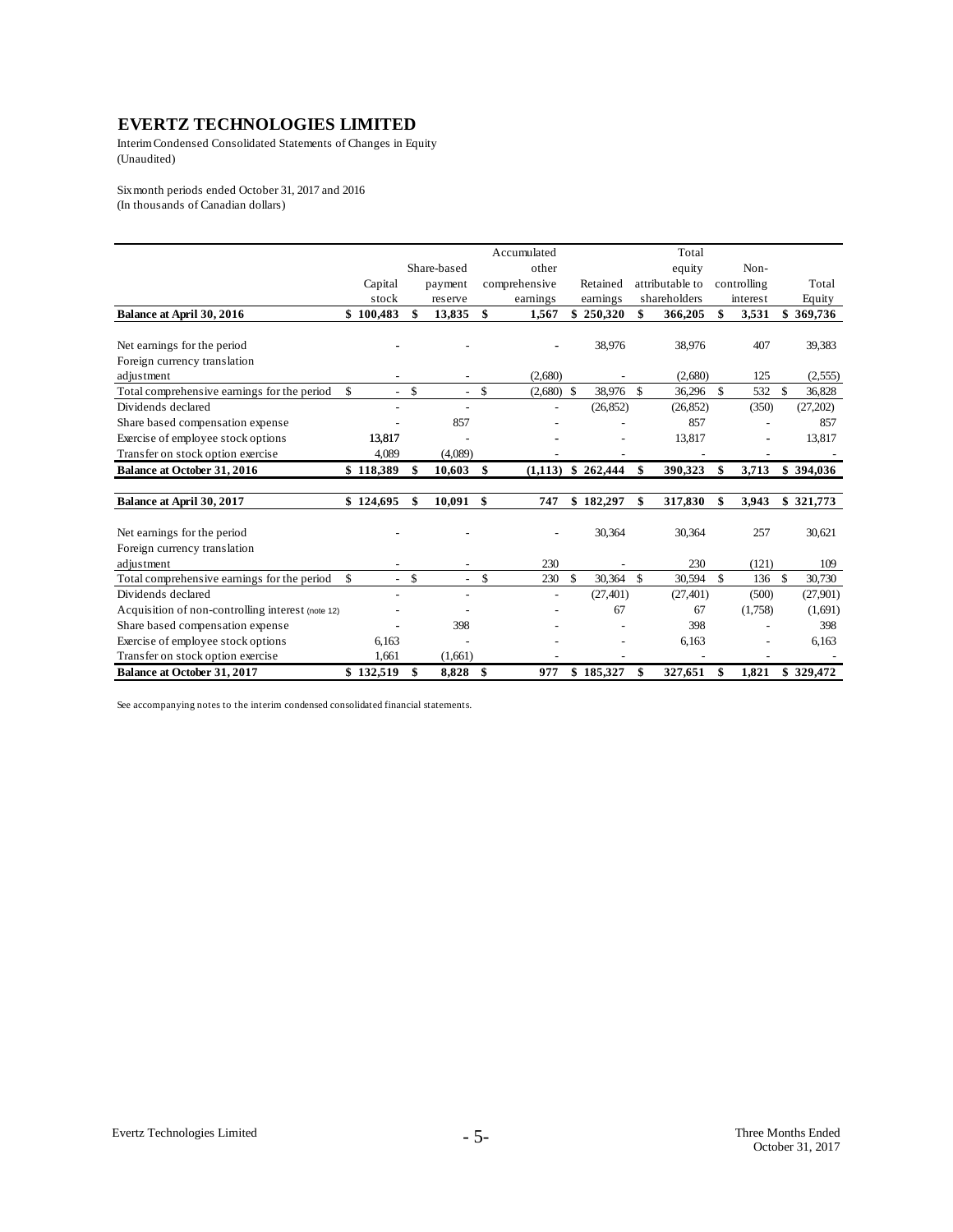Interim Condensed Consolidated Statements of Earnings (Unaudited)

Three month and six month periods ended October 31, 2017 and 2016 (In thousands of Canadian dollars, except per share amounts)

|                                                       | Three month period ended |             |                           |         | Six month period ended |             |                           |          |  |
|-------------------------------------------------------|--------------------------|-------------|---------------------------|---------|------------------------|-------------|---------------------------|----------|--|
|                                                       |                          | October 31, |                           |         |                        | October 31, |                           |          |  |
|                                                       |                          | 2017        |                           | 2016    |                        | 2017        |                           | 2016     |  |
|                                                       |                          |             |                           |         |                        |             |                           |          |  |
| Revenue                                               | \$                       | 101,261     | \$                        | 99,592  | \$                     | 210,270     | $\sqrt{3}$                | 186,618  |  |
| Cost of goods sold                                    |                          | 44,509      |                           | 42,481  |                        | 92,357      |                           | 79,641   |  |
| Gross margin                                          |                          | 56,752      |                           | 57,111  |                        | 117,913     |                           | 106,977  |  |
| Expenses                                              |                          |             |                           |         |                        |             |                           |          |  |
| Selling, administrative and general (note 6)          |                          | 18,396      |                           | 17,306  |                        | 36,320      |                           | 34,142   |  |
| Research and development                              |                          | 20,214      |                           | 17,780  |                        | 39,486      |                           | 35,273   |  |
| Investment tax credits                                |                          | (2,850)     |                           | (2,411) |                        | (5,301)     |                           | (5,060)  |  |
| Foreign exchange (gain) loss                          |                          | (2,882)     |                           | (3,450) |                        | 5,362       |                           | (10,054) |  |
|                                                       |                          | 32,878      |                           | 29,225  |                        | 75,867      |                           | 54,301   |  |
|                                                       |                          | 23,874      |                           | 27,886  |                        | 42,046      |                           | 52,676   |  |
| Finance income                                        |                          | 174         |                           | 464     |                        | 275         |                           | 780      |  |
| Finance costs                                         |                          | (157)       |                           | (69)    |                        | (205)       |                           | (122)    |  |
| Other income (expenses)                               |                          | (75)        |                           | (32)    |                        | (46)        |                           | 37       |  |
| Earnings before income taxes                          |                          | 23,816      |                           | 28,249  |                        | 42,070      |                           | 53,371   |  |
| Provision for (recovery of) income taxes              |                          |             |                           |         |                        |             |                           |          |  |
| Current                                               |                          | 6,515       |                           | 6,969   |                        | 12,370      |                           | 15,641   |  |
| Deferred                                              |                          | (128)       |                           | 520     |                        | (921)       |                           | (1,653)  |  |
|                                                       |                          | 6,387       |                           | 7,489   |                        | 11,449      |                           | 13,988   |  |
| Net earnings for the period                           | \$                       | 17,429      | $\boldsymbol{\mathsf{S}}$ | 20,760  | \$                     | 30,621      | \$                        | 39,383   |  |
| Net earnings attributable to non-controlling interest |                          | 143         |                           | 177     |                        | 257         |                           | 407      |  |
| Net earnings attributable to shareholders             |                          | 17,286      |                           | 20,583  |                        | 30,364      |                           | 38,976   |  |
| Net earnings for the period                           | \$                       | 17,429      | \$                        | 20,760  | \$                     | 30,621      | \$                        | 39,383   |  |
| Earnings per share (note 11)                          |                          |             |                           |         |                        |             |                           |          |  |
| Basic                                                 | \$                       | 0.23        | \$                        | 0.28    | \$                     | 0.40        | \$                        | 0.52     |  |
| Diluted                                               | \$                       | 0.23        | \$                        | 0.27    | \$                     | 0.40        | $\boldsymbol{\mathsf{S}}$ | 0.52     |  |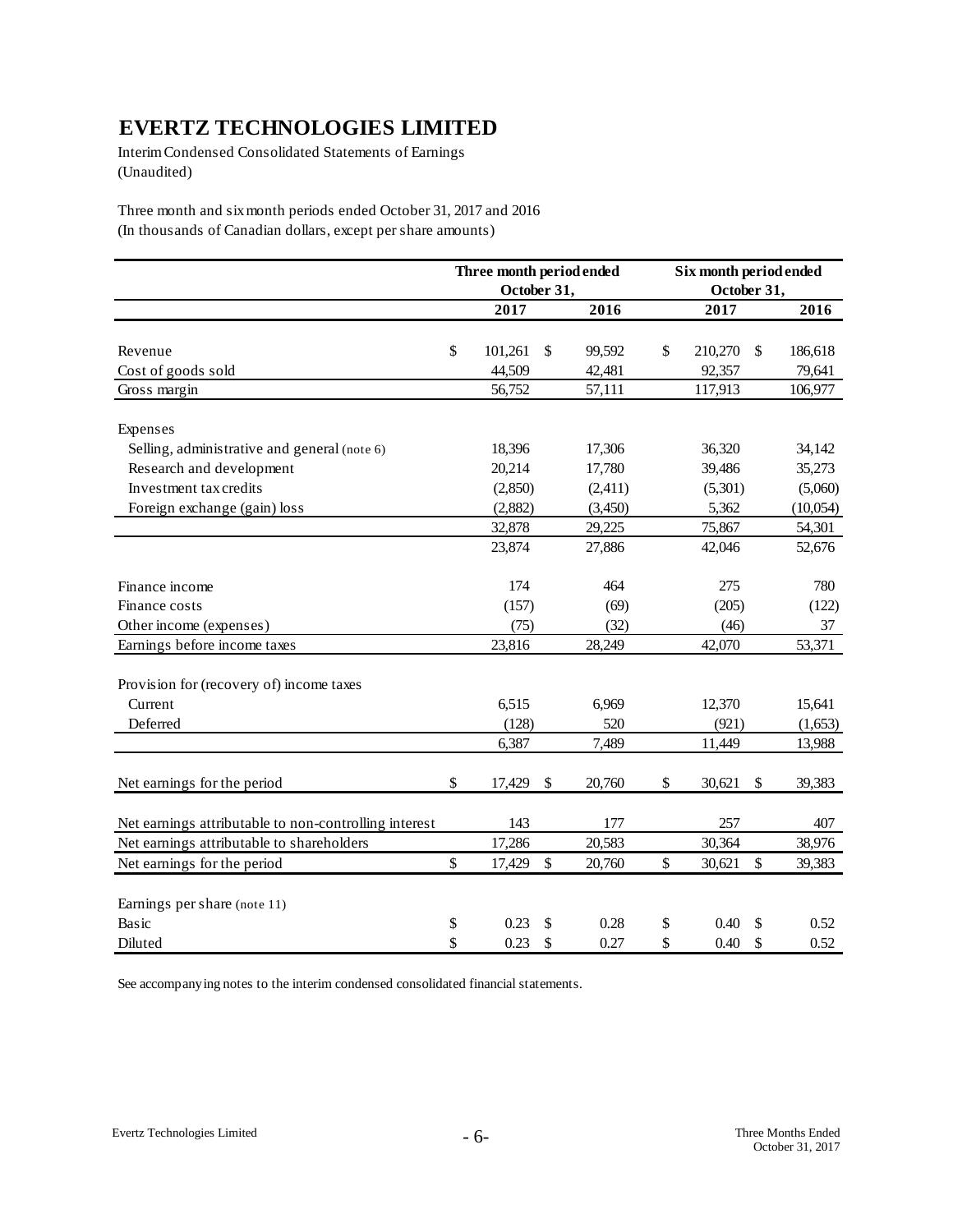Interim Condensed Consolidated Statements of Comprehensive Earnings (Unaudited)

Three month and six month periods ended October 31, 2017 and 2016 (In thousands of Canadian dollars)

|                                                                 |    |             |   | Three month period ended | Six month period ended |        |             |         |  |
|-----------------------------------------------------------------|----|-------------|---|--------------------------|------------------------|--------|-------------|---------|--|
|                                                                 |    | October 31. |   |                          |                        |        | October 31. |         |  |
|                                                                 |    | 2017        |   | 2016                     |                        | 2017   |             | 2016    |  |
| Net earnings for the period                                     | \$ | 17,429      | S | 20.760                   | \$                     | 30,621 | S           | 39,383  |  |
| Items that may be reclassified to net earnings:                 |    |             |   |                          |                        |        |             |         |  |
| Foreign currency translation adjustment                         |    | 1.378       |   | (1,079)                  |                        | 109    |             | (2,555) |  |
|                                                                 |    |             |   |                          |                        |        |             |         |  |
| Comprehensive earnings                                          | S  | 18,807      |   | 19.681                   | S                      | 30,730 |             | 36,828  |  |
|                                                                 |    |             |   |                          |                        |        |             |         |  |
| Comprehensive earnings attributable to non-controlling interest | S  | 175         | S | 227                      | S                      | 136    | \$.         | 532     |  |
| Comprehensive earnings attributable to shareholders             | \$ | 18,632      |   | 19,454                   | \$                     | 30,594 |             | 36,296  |  |
| Comprehensive earnings                                          | \$ | 18,807      |   | 19,681                   | \$                     | 30,730 |             | 36,828  |  |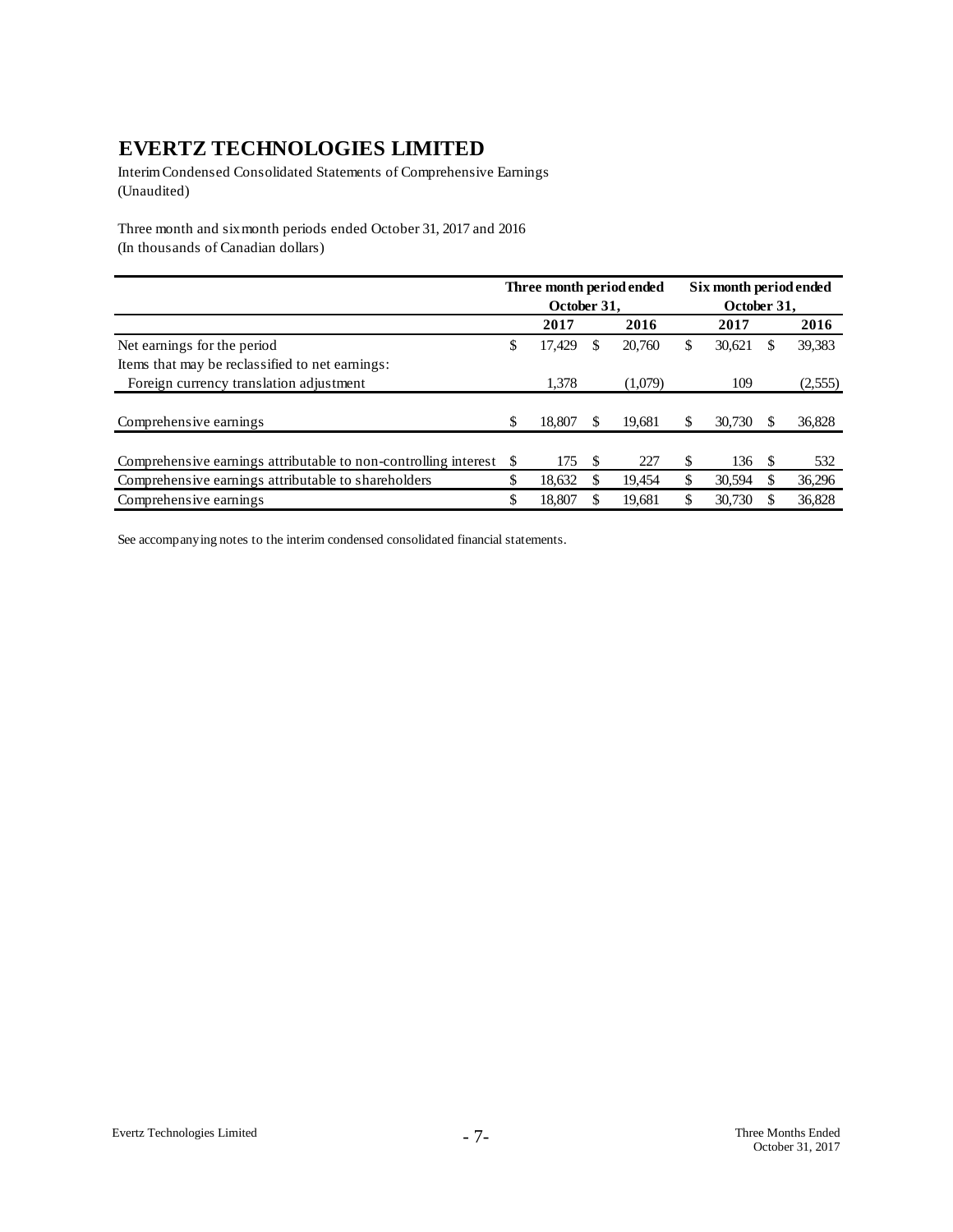Interim Condensed Consolidated Statements of Cash Flows (Unaudited)

Three month and six month periods ended October 31, 2017 and 2016 (In thousands of Canadian dollars)

|                                                             | Three month period ended |             |      |           |    | Six month period ended |    |           |  |  |
|-------------------------------------------------------------|--------------------------|-------------|------|-----------|----|------------------------|----|-----------|--|--|
|                                                             |                          | October 31, |      |           |    | October 31,            |    |           |  |  |
|                                                             |                          | 2017        |      | 2016      |    | 2017                   |    | 2016      |  |  |
|                                                             |                          |             |      |           |    |                        |    |           |  |  |
| Operating activities                                        |                          |             |      |           |    |                        |    |           |  |  |
| Net earnings for the period                                 | \$                       | 17,429      | \$   | 20,760    | \$ | 30,621                 | \$ | 39,383    |  |  |
| Add: Items not involving cash                               |                          |             |      |           |    |                        |    |           |  |  |
| Depreciation of property, plant and equipment               |                          | 2,682       |      | 2,680     |    | 5,538                  |    | 5,315     |  |  |
| Gain on disposal of property, plant and equipment           |                          | (3)         |      | (3)       |    | (4)                    |    | (17)      |  |  |
| Share based compensation                                    |                          | 157         |      | 399       |    | 398                    |    | 857       |  |  |
| Interest expense                                            |                          | 9           |      | 8         |    | 16                     |    | 16        |  |  |
| Deferred income tax (recovery) expenses                     |                          | (128)       |      | 520       |    | (921)                  |    | (1,653)   |  |  |
|                                                             |                          | 20,146      |      | 24,364    |    | 35,648                 |    | 43,901    |  |  |
| Current tax expenses, net of investment tax credits         |                          | 3,665       |      | 4,312     |    | 7,069                  |    | 10,581    |  |  |
| Income taxes paid                                           |                          | (4,080)     |      | (2,166)   |    | (9, 835)               |    | (4,108)   |  |  |
| Changes in non-cash working capital items (note 7)          |                          | (22, 489)   |      | (13,885)  |    | (3,445)                |    | (17, 801) |  |  |
| Cash (used in) provided by operating activities             |                          | (2,758)     |      | 12,625    |    | 29,437                 |    | 32,573    |  |  |
|                                                             |                          |             |      |           |    |                        |    |           |  |  |
| Investing activities                                        |                          |             |      |           |    |                        |    |           |  |  |
| Acquisition of property, plant and equipment                |                          | (2,491)     |      | (2, 419)  |    | (5,593)                |    | (3,869)   |  |  |
| Proceeds from disposal of property, plant and equipment     |                          | 29          |      | 21        |    | 33                     |    | 70        |  |  |
| Acquisition of non-controlling interest (note 12)           |                          | (1,691)     |      |           |    | (1,691)                |    |           |  |  |
| Cash used in investing activities                           |                          | (4,153)     |      | (2,398)   |    | (7,251)                |    | (3,799)   |  |  |
|                                                             |                          |             |      |           |    |                        |    |           |  |  |
| Financing activities                                        |                          |             |      |           |    |                        |    |           |  |  |
| Repayment of long term debt                                 |                          | (57)        |      | (59)      |    | (114)                  |    | (121)     |  |  |
| Interest paid                                               |                          | (9)         |      | (8)       |    | (16)                   |    | (16)      |  |  |
| Dividends paid                                              |                          | (13,712)    |      | (13, 496) |    | (27, 401)              |    | (26, 852) |  |  |
| Dividends paid by subsidiaries to non-controlling interests |                          |             |      |           |    | (500)                  |    | (350)     |  |  |
| Capital stock issued                                        |                          | 1,604       |      | 13,672    |    | 6,163                  |    | 13,817    |  |  |
| Cash (used in) provided by financing activities             |                          | (12, 174)   |      | 109       |    | (21, 868)              |    | (13,522)  |  |  |
|                                                             |                          |             |      |           |    |                        |    |           |  |  |
| Effect of exchange rates on cash and cash equivalents       |                          | 319         |      | (2,360)   |    | (570)                  |    | (4,995)   |  |  |
|                                                             |                          |             |      |           |    |                        |    |           |  |  |
| (Decrease) increase in cash and cash equivalents            |                          | (18,766)    |      | 7,976     |    | (252)                  |    | 10,257    |  |  |
| Cash and cash equivalents beginning of period               |                          | 72,788      |      | 125,383   |    | 54,274                 |    | 123,102   |  |  |
| Cash and cash equivalents end of period                     | \$                       | 54,022      | $\$$ | 133,359   | \$ | 54,022                 | \$ | 133,359   |  |  |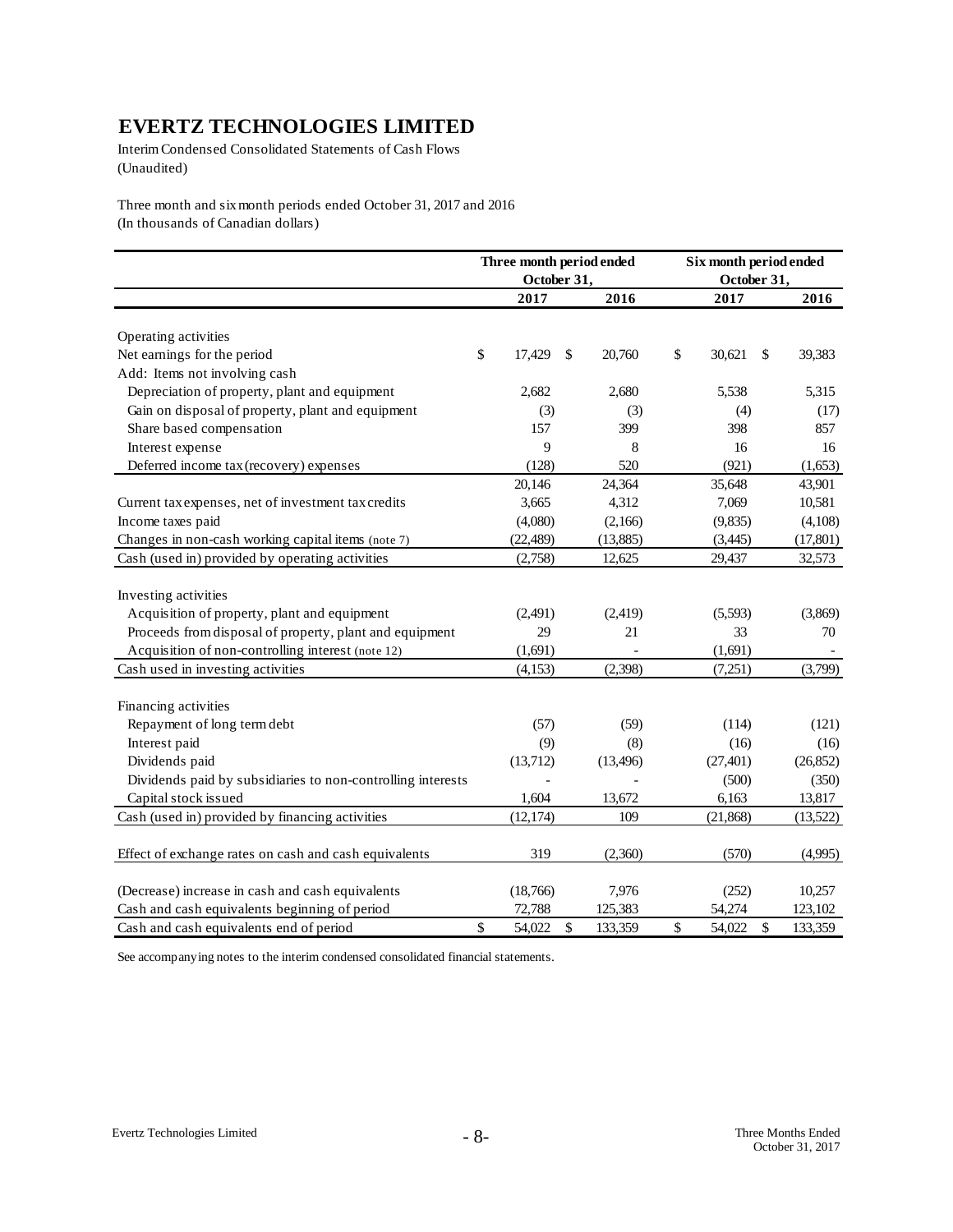#### **NOTES TO THE INTERIM CONDENSED CONSOLIDATED FINANCIAL STATEMENTS**

#### Three month and six month periods ended October 31, 2017 and 2016

(in thousands of Canadian dollars, except for "number of common shares", "number of options" and "per share" information)

Evertz Technologies Limited ("Evertz" or the "Company") is incorporated under the *Canada Business Corporations Act*. The Company is incorporated and domiciled in Canada and the registered head office is located at 5292 John Lucas Drive, Burlington, Ontario, Canada. The Company is a leading supplier of software, equipment and technology solutions to content creators, broadcasters, specialty channels and television service providers. The Company designs, manufactures and distributes video and audio infrastructure solutions for the production, post– production, broadcast and telecommunications markets.

#### **1. STATEMENT OF COMPLIANCE**

These interim condensed consolidated financial statements have been prepared in accordance with International Financial Reporting Standards ("IFRS") as issued by the International Accounting Standards Board ("IASB") and under International Accounting Standard ("IAS") 34 "Interim Financial Reporting" using the same accounting policies as described in the Company's consolidated financial statements for the year ended April 30, 2017.

These interim condensed consolidated financial statements do not include all information and note disclosures required by IFRS for annual financial statements, and therefore; should be read in conjunction with the April 30, 2017 annual consolidated financial statements.

These interim condensed consolidated financial statements were authorized for issue by the Board of Directors on December 14, 2017.

#### **2. SIGNIFICANT ACCOUNTING POLICIES**

#### **New and Revised IFRSs Issued but Not Yet Effective**

Following is a listing of amendments, revisions and new International Financial Reporting Standards issued but not yet effective. Unless otherwise indicated, earlier application is permitted. The Company has not yet determined the impact of the adoption of the following standards.

#### *Financial Instruments*

IFRS 9, *Financial instruments* ("IFRS 9") was issued by the IASB in July 2014 and will replace IAS 39, *Financial Instruments: Recognition and Measurement* ("IAS 39"). IFRS 9 introduces new requirements for the financial reporting of financial assets and financial liabilities. IFRS 9 is effective for annual periods beginning on or after January 1, 2018.

#### *Revenue*

IFRS 15, *Revenue from contracts with customers* ("IFRS 15") was issued by the IASB in May 2014 and will replace IAS 11, *Construction Contracts* and IAS 18, *Revenue*. IFRS 15 specifies how and when revenue will be recognized. IFRS 15 is effective for annual periods beginning on or after January 1, 2018.

#### *Leases*

IFRS 16, *Leases* ("IFRS 16") was issued by the IASB in January 2016 and will replace IAS 17, *Leases.* IFRS 16 introduces a single accounting model for lessees to bring leases on-balance sheet while lessor accounting remains largely unchanged. IFRS 16 is effective for annual periods beginning on or after January 1, 2019.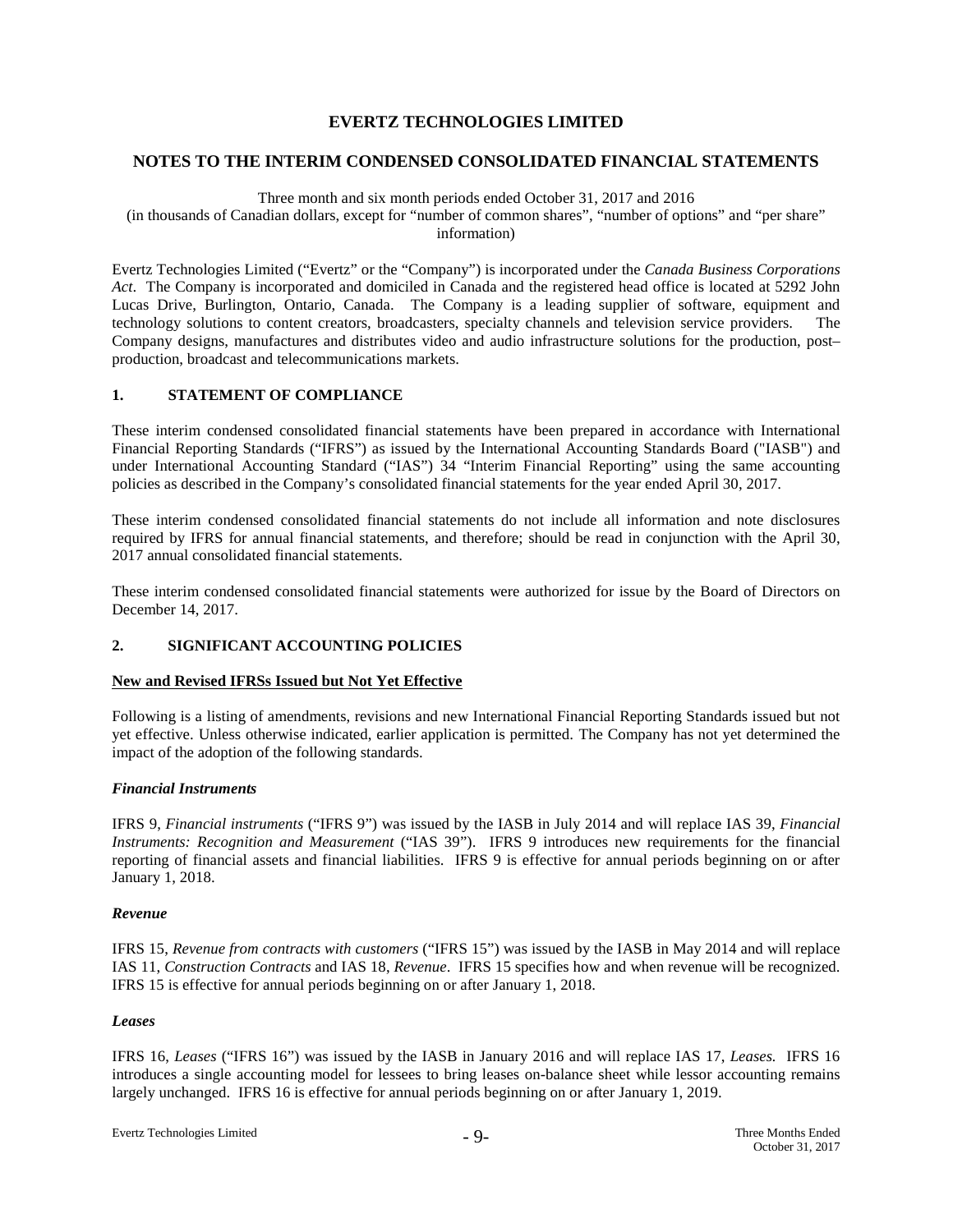### **3. PROPERTY, PLANT AND EQUIPMENT**

|                                     |         | October 31, 2017 |                     |   |          |   | April 30, 2017 |    |                     |    |          |  |
|-------------------------------------|---------|------------------|---------------------|---|----------|---|----------------|----|---------------------|----|----------|--|
|                                     |         |                  | Accumulated         |   | Carrying |   |                |    | <b>Accumulated</b>  |    | Carrying |  |
|                                     | Cost    |                  | <b>Depreciation</b> |   | Amount   |   | Cost           |    | <b>Depreciation</b> |    | Amount   |  |
| Office furniture and equipment<br>э | 3,725   | \$               | 2,043               | S | 1,682    | S | 3,685          | \$ | 2,083               | \$ | 1,602    |  |
| Research and development equipment  | 33,802  |                  | 25,057              |   | 8.745    |   | 31,831         |    | 24,168              |    | 7,663    |  |
| Airplanes                           | 19.727  |                  | 13.466              |   | 6.261    |   | 19.727         |    | 12,665              |    | 7,062    |  |
| Machinery and equipment             | 58,306  |                  | 45,394              |   | 12,912   |   | 56,482         |    | 43,395              |    | 13,087   |  |
| Leaseholds                          | 8.609   |                  | 4,352               |   | 4.257    |   | 9.316          |    | 4,961               |    | 4,355    |  |
| Land                                | 2.371   |                  | ۰                   |   | 2,371    |   | 2,388          |    |                     |    | 2,388    |  |
| <b>Buildings</b>                    | 10,348  |                  | 2.489               |   | 7,859    |   | 10,376         |    | 2,381               |    | 7,995    |  |
| \$                                  | 136,888 |                  | 92,801              |   | 44,087   |   | 133.805        | \$ | 89,653              | \$ | 44,152   |  |

## **4. PROVISIONS**

|                                | Warranty and Lease/Retirement |         |  |                    |       |
|--------------------------------|-------------------------------|---------|--|--------------------|-------|
|                                |                               | Returns |  | <b>Obligations</b> | Total |
| Balance as at April 30, 2017   |                               | 3.470   |  | 347                | 3,817 |
| Net additions                  |                               | 124     |  | 32                 | 156   |
| Foreign exchange differences   |                               |         |  | (10)               | (10)  |
| Balance as at October 31, 2017 |                               | 3.594   |  | 369                | 3.963 |

#### *Warranty and Returns*

The provision relates to estimated future costs associated with warranty repairs and returns on hardware solutions. The provision is based on historical data associated with similar products. The warranty and returns are expected to be incurred within the next twelve months.

#### *Lease/Retirement Obligations*

The provision relates to estimated restoration costs expected to be incurred upon the conclusion of Company leases.

#### **5. CAPITAL STOCK**

Authorized capital stock consists of: Unlimited number of preferred shares Unlimited number of common shares

|                                      | Number of            | Amount  |
|--------------------------------------|----------------------|---------|
|                                      | <b>Common Shares</b> |         |
| Balance as at April 30, 2017         | 75,742,746           | 124,695 |
| Issued on exercise of stock options  | 437,500              | 6,163   |
| Transferred on stock option exercise |                      | 1,661   |
| Balance as at October 31, 2017       | 76,180,246           | 132.519 |

*Dividends Per Share*

During the quarter, \$0.18 in dividends per share was declared (2016 - \$0.18) and during the six month period, \$0.36 in dividends per share were declared (2016 - \$0.36).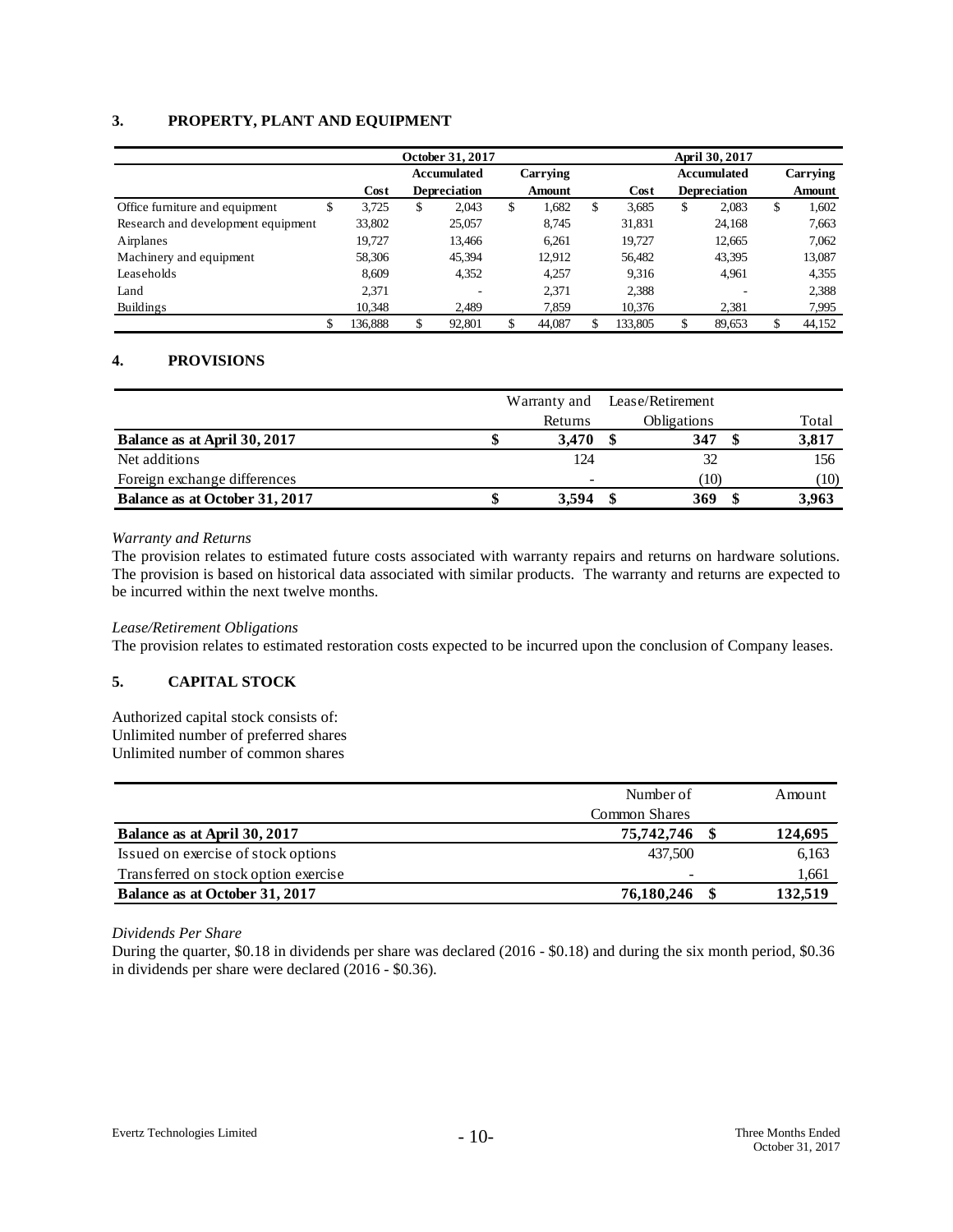|                                               | Three month period ended<br>October 31, |        |  |        | Six month period ended<br>October 31, |        |  |        |  |
|-----------------------------------------------|-----------------------------------------|--------|--|--------|---------------------------------------|--------|--|--------|--|
|                                               |                                         | 2017   |  | 2016   |                                       | 2017   |  | 2016   |  |
| Selling and administrative                    | Φ                                       | 16.026 |  | 15,289 | \$                                    | 31,853 |  | 30,175 |  |
| Share based compensation (note 8)             |                                         | 1.425  |  | 1.101  |                                       | 2,626  |  | 2,177  |  |
| Depreciation of property, plant and equipment |                                         |        |  |        |                                       |        |  |        |  |
| (non-production)                              |                                         | 945    |  | 916    |                                       | 1.841  |  | 1,790  |  |
|                                               |                                         | 18.396 |  | 17.306 | \$                                    | 36.320 |  | 34.142 |  |

### **6. SELLING, ADMINISTRATIVE AND GENERAL EXPENSES**

# **7. STATEMENT OF CASH FLOWS**

#### **Changes in non**–**cash working capital items**

|                             | Three month period ended<br>October 31, |          |    | Six month period ended<br>October 31, |           |  |  |  |
|-----------------------------|-----------------------------------------|----------|----|---------------------------------------|-----------|--|--|--|
|                             | 2017                                    | 2016     |    | 2017                                  | 2016      |  |  |  |
| Trade and other receivables | \$<br>(7,354)<br>S                      | (1,951)  | \$ | 307<br>-S                             | (3,759)   |  |  |  |
| Prepaid expenses            | (625)                                   | 3,462    |    | (2, 442)                              | 1,985     |  |  |  |
| <b>Inventories</b>          | 3,067                                   | (8,267)  |    | 3,148                                 | (9,482)   |  |  |  |
| Trade and other payables    | (14, 841)                               | (8,979)  |    | (6,682)                               | (5,681)   |  |  |  |
| Deferred revenue            | (2, 531)                                | 1,819    |    | 2,078                                 | (915)     |  |  |  |
| Provisions                  | (205)                                   | 31       |    | 146                                   | 51        |  |  |  |
|                             | (22, 489)                               | (13,885) | \$ | (3,445)                               | (17, 801) |  |  |  |

## **8. SHARE BASED PAYMENTS**

#### *Stock Option Plan*

The Company established, in June 2006, a stock option plan to attract, retain, motivate and compensate employees, officers and eligible directors who are integral to the growth and success of the Company. A number of shares equal to 10% of the Company's outstanding common shares are to be reserved for issuance under the stock option plan.

The Board of Directors administers the stock option plan and will determine the terms of any options granted. The exercise price of an option is to be set by the Board of Directors at the time of grant but shall not be lower than the market price as defined in the option plan at the time of grant. The term of the option cannot exceed 10 years. Stock options currently granted normally fully vest and expire by the end of the fifth year.

The changes in the number of outstanding share options are as follows:

|                                | Number of |    | Weighted              |
|--------------------------------|-----------|----|-----------------------|
|                                | Options   |    | Average               |
|                                |           |    | <b>Exercise Price</b> |
| Balance as at April 30, 2017   | 2,878,500 | Φ  | 16.29                 |
| Granted                        | 25,000    |    | 16.87                 |
| Exercised                      | (437,500) |    | 14.09                 |
| Forfeited                      | (27,500)  |    | 17.10                 |
| Balance as at October 31, 2017 | 2,438,500 | \$ | 16.68                 |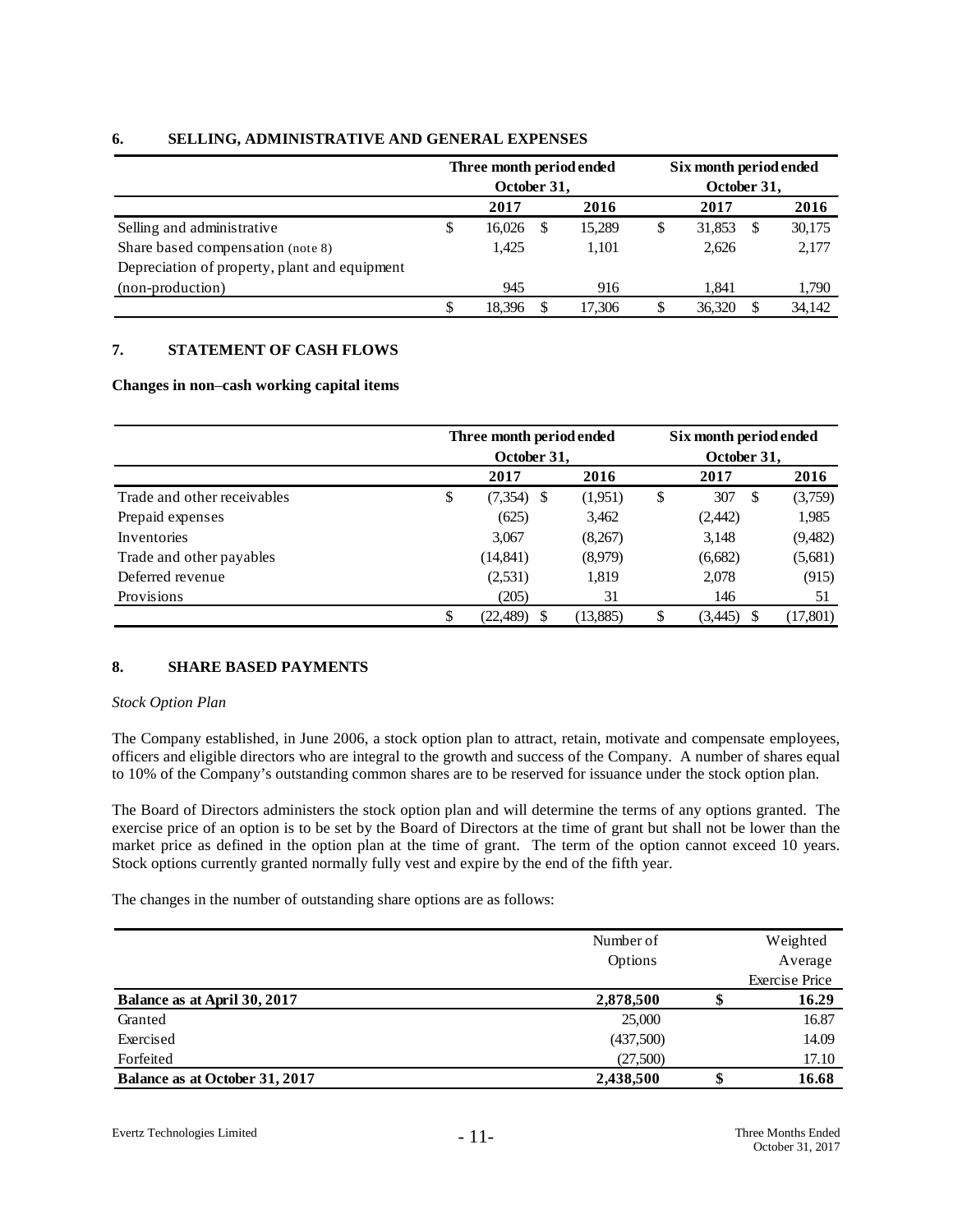*Note #8 continued …*

| <b>Exercise Price</b> | <b>Weighted Average</b> | Number of      | <b>Weighted Average</b> | Number of          | <b>Weighted Average</b>  |                            |
|-----------------------|-------------------------|----------------|-------------------------|--------------------|--------------------------|----------------------------|
|                       | <b>Exercise Price</b>   | Outstanding    | Remaining               | <b>Options</b>     | <b>Exercise Price of</b> |                            |
|                       |                         | <b>Options</b> | <b>Contractual Life</b> | <b>Exercisable</b> |                          | <b>Exercisable Options</b> |
| $$15.00 - $15.37$     | \$<br>15.34             | 415,000        | 2.6                     | 13,000             | \$                       | 15.02                      |
| $$16.21 - $16.87$     | 16.40                   | 429,000        | 1.5                     | 225,000            | \$                       | 16.21                      |
| \$17.03               | 17.03                   | 1,412,000      | 1.4                     | 839,400            | \$                       | 17.03                      |
| $$17.19 - $18.07$     | 17.62                   | 182,500        | 2.6                     | 12,000             | \$                       | 17.30                      |
| Totals                | 16.68                   | 2.438,500      |                         | 1.089.400          |                          | 16.84                      |

#### *Restricted Share Unit Plan*

The Company established, in March 2016, a restricted share unit ("RSU") plan to provide an incentive to participants; including key executives of the Company, by rewarding such participants with equity-based compensation. Under the terms of the plan, RSU's are issued to the participant with a vesting period of three years. On the vesting date, all RSU's will be redeemed in cash at the fair market value at the date of vest plus any accrued dividends. The changes in the number of outstanding RSUs are as follows:

|                                | Number of   |
|--------------------------------|-------------|
|                                | <b>RSUs</b> |
| Balance as at April 30, 2017   | 546,500     |
| Granted                        | 30,000      |
| Forfeited                      | (12,500)    |
| Balance as at October 31, 2017 | 564,000     |

As at October 31, 2017, the average remaining contractual life for outstanding RSUs is 1.4 years.

#### **Compensation expense**

#### *Stock Option Plan*

The share based compensation expense that has been charged against earnings over the six month and three month periods is \$398 (2016 - \$857) and \$157 (2016 - \$399) respectively. Compensation expense on grants during the six month and three month period was calculated using the Black-Scholes option pricing model with the following weighted average assumptions:

|                                        | Six month period ended | Six month period ended |
|----------------------------------------|------------------------|------------------------|
|                                        | October 31, 2017       | October 31, 2016       |
| Risk-free interest rate                | 1.15%                  | 0.66%                  |
| Dividend yield                         | 4.27%                  | 4.14%                  |
| Expected life                          | 5 years                | 5 years                |
| Expected volatility                    | 16%                    | 16%                    |
| Weighted average grant-date fair value | \$1.16                 | \$1.13                 |

Expected volatility is based on historical share price volatility over the past five years of the Company. Share based compensation expense was calculated using a weighted average forfeiture rate of 22% (2016 – 25%).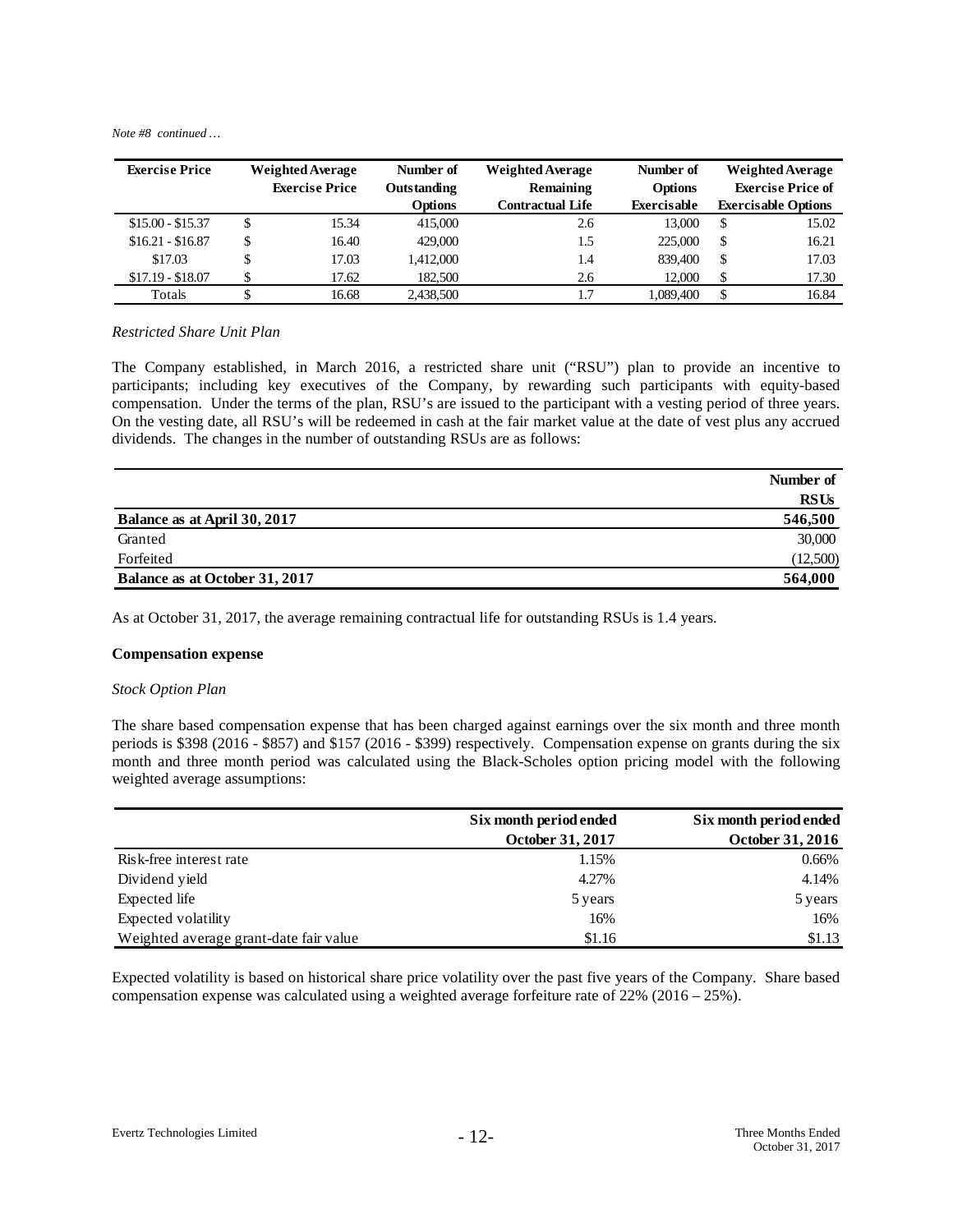#### *Note #8 continued …*

#### *Restricted Share Unit Plan*

The share based compensation expense that has been charged against earnings over the six month and three month period ended is \$2,229 (2016 - \$1,320) and \$1,269 (2016 - \$702) respectively. Share based compensation expense was calculated using a weighted average forfeiture rate of  $6\%$  (2016 – 3%). As at October 31, 2017, the total liability included within trade and other payables is \$5,906.

### **9. SEGMENTED INFORMATION**

The Company reviewed its operations and determined that it operates a single reportable segment, the television broadcast equipment market. The single reportable operating segment derives its revenues from the sale of hardware and software solutions including related services, training and commissioning.

|                      | Three month period ended<br>October 31, |         |   |        |   | Six month period ended<br>October 31, |  |         |  |
|----------------------|-----------------------------------------|---------|---|--------|---|---------------------------------------|--|---------|--|
| Revenue              |                                         | 2017    |   | 2016   |   | 2017                                  |  | 2016    |  |
| <b>United States</b> | S                                       | 63.044  | S | 57.281 | S | 123,827                               |  | 101,356 |  |
| International        |                                         | 35,291  |   | 37,283 |   | 78,938                                |  | 72,183  |  |
| Canada               |                                         | 2.926   |   | 5.028  |   | 7.505                                 |  | 13,079  |  |
|                      |                                         | 101.261 |   | 99.592 | S | 210,270                               |  | 186,618 |  |

|                      |               |                        | October 31, 2017 |                          | <b>April 30, 2017</b> |        |    |                          |  |  |
|----------------------|---------------|------------------------|------------------|--------------------------|-----------------------|--------|----|--------------------------|--|--|
|                      |               | <b>Property, Plant</b> |                  |                          |                       |        |    |                          |  |  |
|                      | and Equipment |                        |                  | Goodwill                 | and Equipment         |        |    | Goodwill                 |  |  |
| <b>United States</b> |               | 9.627                  |                  | 368                      |                       | 10,486 | \$ | 390                      |  |  |
| International        |               | 9,554                  |                  | 17.699                   |                       | 9,690  |    | 17,805                   |  |  |
| Canada               |               | 24.906                 |                  | $\overline{\phantom{a}}$ |                       | 23.976 |    | $\overline{\phantom{0}}$ |  |  |
|                      |               | 44.087                 |                  | 18.067                   |                       | 44.152 | ◡  | 18,195                   |  |  |

#### **10. RELATED PARTY TRANSACTIONS**

Balances and transactions between the Company and its subsidiaries, which are related parties of the Company, have been eliminated on consolidation and are not disclosed in this note. Details of transactions between the Company and other related parties are disclosed below.

#### *Related Party Transactions*

Two shareholders each indirectly hold a 10% interest in the Company's leased premises in Ontario. This lease expires in 2019 with a total of \$1,174 committed over the remaining term. During the six and three month periods, rent paid for the leased principal premises amounted to \$432 (2016 – \$432) and \$216 (2016 - \$216) with no outstanding amounts due as at October 31, 2017.

The Company also leases property where two shareholders indirectly own 100% interest. This lease expires in 2021 with a total of \$995 committed over the remaining term. During the six and three month periods, rent paid for the leased principal premises amounted to \$132 (2016 – \$123) and \$66 (2016 - \$62) with no outstanding amounts due as at October 31, 2017.

On December 1, 2008 the Company entered into an agreement with two shareholders who each indirectly hold a 20% interest in the Company's leased premises in Ontario. This lease expires in 2018 with a total of \$905 committed over the remaining term. During the six and three month periods, rent paid for the leased principal premises amounted to \$418 (2016 - \$397) and \$209 (2016 - \$199) with no outstanding amounts due as at October 31, 2017.